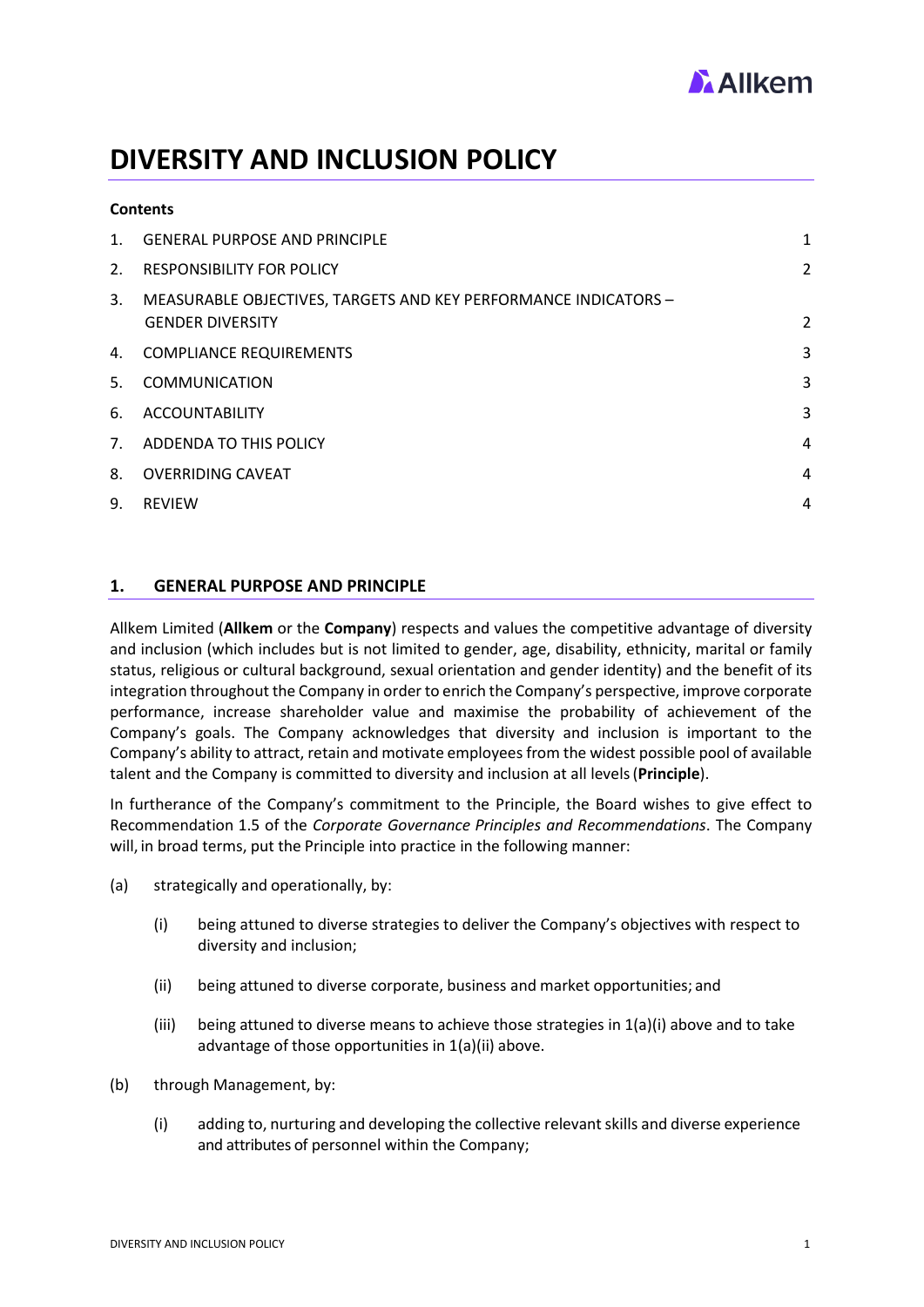

- (ii) ensuring that the Company's culture and management systems are aligned with and promote the attainment of the Principle.
- (c) In addition, the Company will put the Principle into practice in the following specific ways:
	- (i) the Company will ensure that recruitment and selection practices at all levels are appropriately structured so that a diverse range of candidates are considered and that there are no conscious or unconscious biases that might discriminate against certain candidates. In order to hire the best person for the job, there needs to be a consideration of a broad and diverse pool of talent;
	- (ii) the Company will identify, implement and develop strategies, initiatives and programs to develop a broader and more diverse pool of skilled and experienced employees with a view to preparing those employees over time for management positions and to increase the representation of women in management roles;
	- (iii) the Company will not tolerate discrimination, harassment, vilification or victimisation of any employee of the Company or group member;
	- (iv) the Company will foster an inclusive culture, involving both women and men and diversity at all levels of the organisation;
	- (v) the Company will ensure equal pay for equal work across its workforce, with strategies in place to manage pay equity; and
	- (vi) The Company will adopt flexible work practicesto allow all employeesthe opportunity to balance work and domestic responsibilities.
- (d) Management will monitor, review and report to the Board (including via the People and Remuneration Committee) on the achievement of diversity and inclusion with respect to the matters referred to in Sections 1 and 3, the Company's progress under this policy.

# <span id="page-1-0"></span>**2. RESPONSIBILITY FOR POLICY**

Although the Board retains ultimate accountability for this policy, the Board has delegated responsibility for the implementation of this policy to the People and Remuneration Committee.

# <span id="page-1-1"></span>**3. MEASURABLE OBJECTIVES, TARGETS AND KEY PERFORMANCE INDICATORS – GENDER DIVERSITY**

With respect to gender diversity, Management will:

- (a) develop, for approval by the Board (or the People and Remuneration Committee), as appropriate:
	- (i) measurable objectives for achieving gender diversity including concerning the strategies, initiatives and programs referred to in Section 1(c) above; and
	- (ii) targets or KPI's to verify progress towards achieving those measurable objectives;
- (b) measure performance against those targets and KPI's; and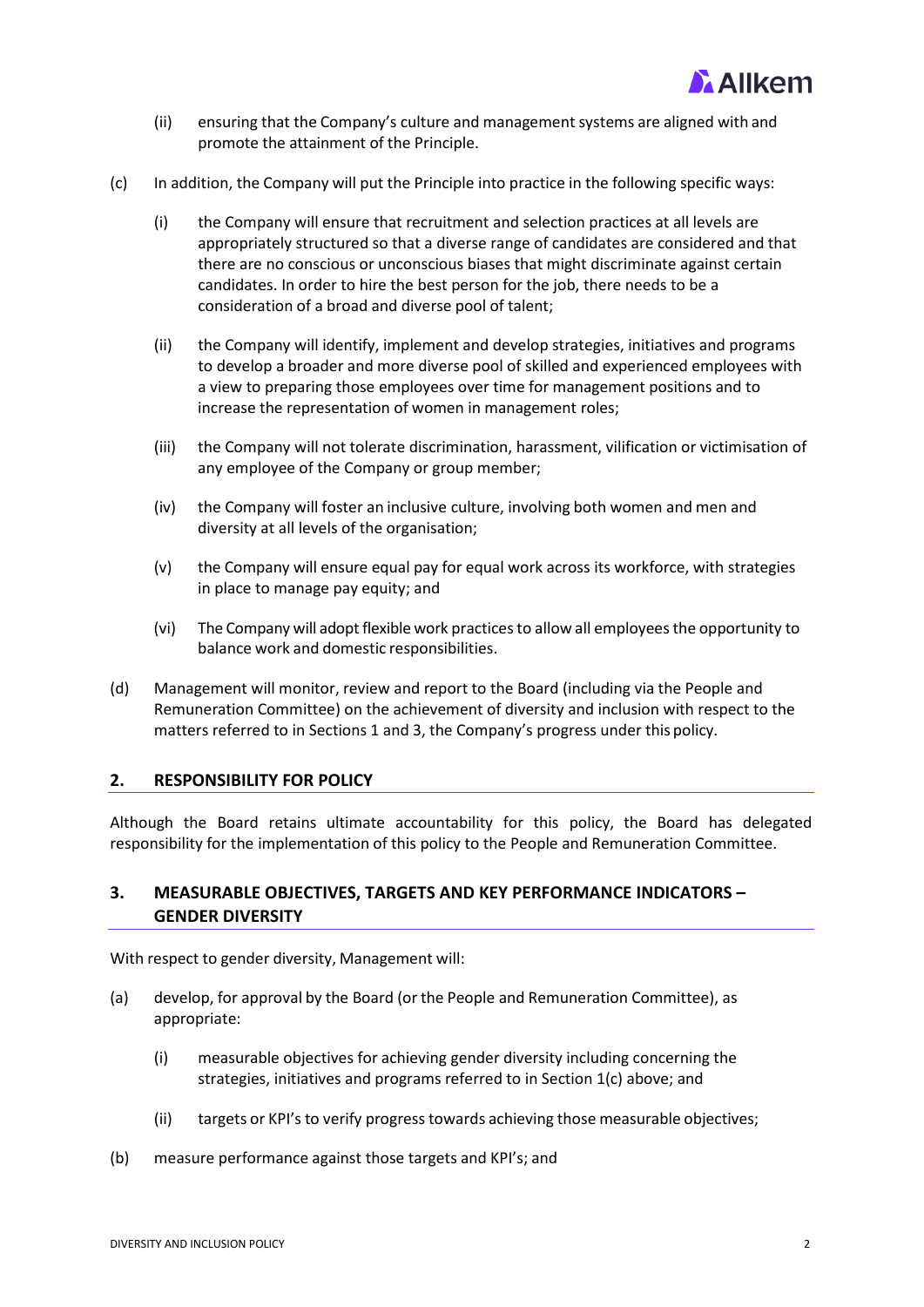

(c) report from time to time (at least annually) on the measurable objectives and the progress of the matters referred to in Section 3(a)(i) above and 3(a)(ii) above.

## <span id="page-2-0"></span>**4. COMPLIANCE REQUIREMENTS**

The Company will meet its obligations with respect to the issues of diversity and inclusion, as required under the *Corporate Governance Principles and Recommendations* and other regulatory requirements (if any) by:

- (a) establishing this policy under Recommendation 1.5 of the *Corporate Governance Principles and Recommendations* and by:
	- (i) establishing measurable objectives for achieving gender diversity; and
	- (ii) the Board assessing annually the measurable objectives for achieving gender diversity and the Company's progress towards achieving them.
- (b) disclosing this policy or a summary of it via th[e Company's](https://www.orocobre.com/corporate-responsibility/corporate-governance/) website;
- (c) disclosing at the end of each reporting period:
	- (i) the measurable objectives for achieving gender diversity set by the Board under this policy;
	- (ii) the Company's progress towards achieving these measurable objectives;
	- (iii) the respective proportions of men and women in the Company in the following positions:
		- Employees;
		- Senior Executives (including how the Company has defined 'Senior Executive' for this purpose);
		- Directors; and
		- Across the whole Company.

#### <span id="page-2-1"></span>**5. COMMUNICATION**

The Company commits to communicating this policy both within the Company, to its shareholders and to the market, including via the [Company's website.](https://www.allkem.co/)

#### <span id="page-2-2"></span>**6. ACCOUNTABILITY**

The Chief Human Resources Officer will assume line responsibility to ensure that the Company meets its compliance and reporting obligations referred to in this policy, including by collecting and collating all relevant data and ensuring that Management processes and systems are adequate and effective for such reporting obligations to be met.

Reporting on the Company's compliance with the terms of this policy will be a periodic item on the Board Agenda.

At least annually, the People and Remuneration Committee will report to the Board on the Company's progress towards attainment of the Principle.